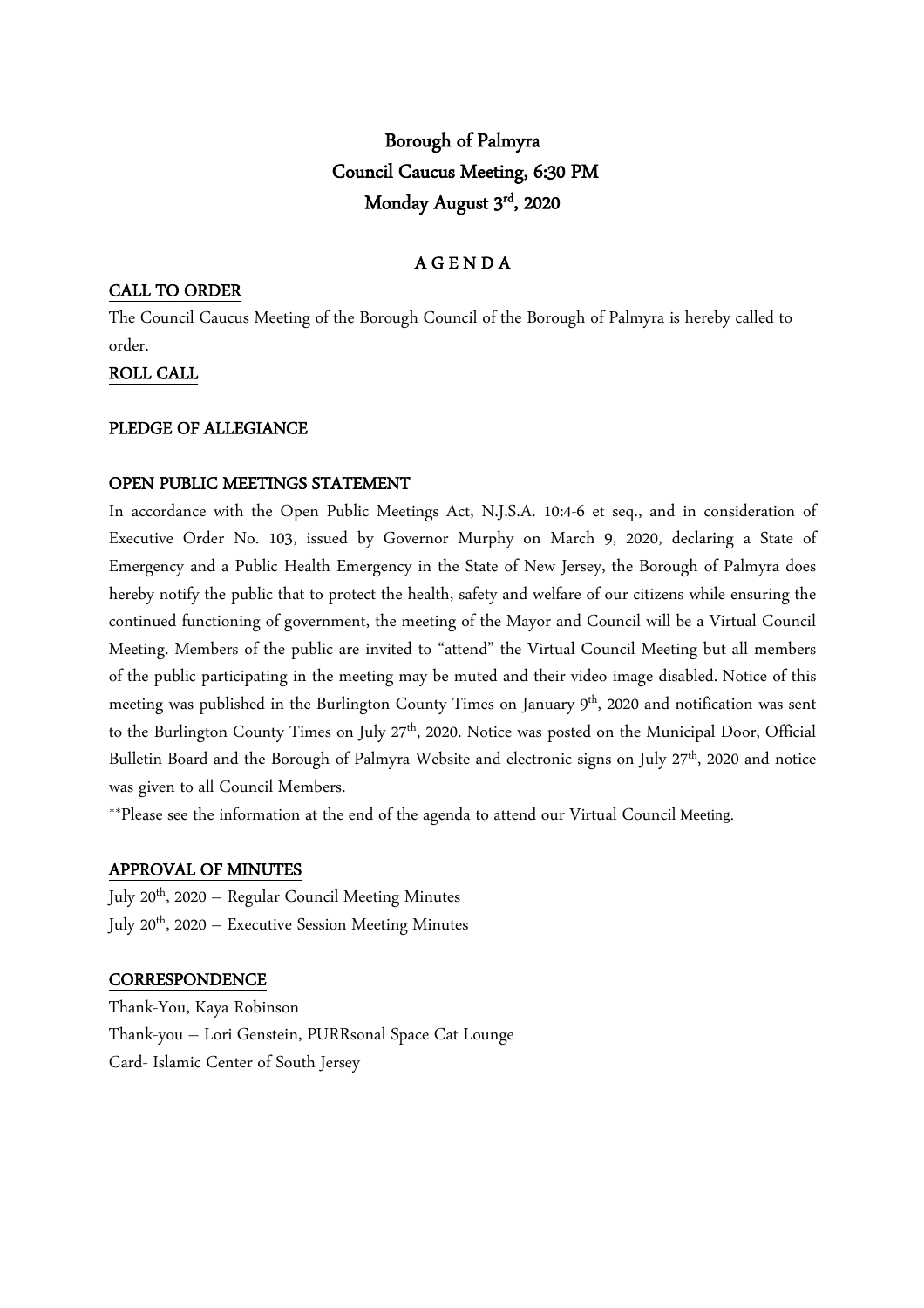### REDEVELOPMENT

- Rt. 73 South Redevelopment Area- Update
- Outlaw Training & Fitness/620-622 Highland Ave Redevelopment Project Update
- Redevelopment Study Block 80 Lot 6, former Knights of Columbus property

#### PROFESSINAL UPDATES

William Kirchner, ERI

#### PUBLIC COMMENT

We request those participants wishing to have or make a Public comment, email their questions or comments in advance to Borough Clerk Rita Jackson at djackson@boroughofpalmyra.com. The opportunity to submit comments prior to meeting expires at 12:00 PM on Monday August 3rd,2020. You must include "Meeting Question/ Comment" in the subject line and your name and full address for your comment to be considered valid. Comments submitted in a timely and complete manner will be reviewed and read during the virtual Council Meeting; it may be necessary to follow-up with persons submitting comments at a later date. All comments will become part of the record and included with the Meeting Minutes.

For those choose to "attend" the Virtual Meeting, Mayor Tait will open the meeting to the public for comments. Comments should be limited to no more than (2) two minutes. All comments will become part of the record and included with the Meeting Minutes.

#### RESOLUTIONS

Resolution 2020-163 and Resolution 2020-167 will be enacted as a single motion, if either resolution needs additional discussion it will be removed from the consent agenda and voted on separately.

Resolution 2020-163, Resolution Authorizing the Tax Collector to Transfer the \$2,000.00 Premium Due to Foreclosure to the Borough of Palmyra Current Fund Account for Certificate #16-00051

Resolution 2020-164, Resolution Authorizing the Appointment of Kim M Whelan and Jennifer G Edwards of Acacia Financial Group, Inc. as Financial Consultant for the Borough of Palmyra

Resolution 2020-165, Resolution Appointing Tanyika Johns as Tax Search Officer for the Borough of Palmyra

Resolution 2020-166, Resolution Appointing Doretha Jackson as Burlington County Joint Insurance Fund Alternate Fund Commissioner

Resolution 2020-167, Resolution Authorizing Shared Services Agreement with Board of Chosen Freeholders of the County of Burlington regarding Central Communications/911 Calls for 5-year term to expire July 31st, 2025.